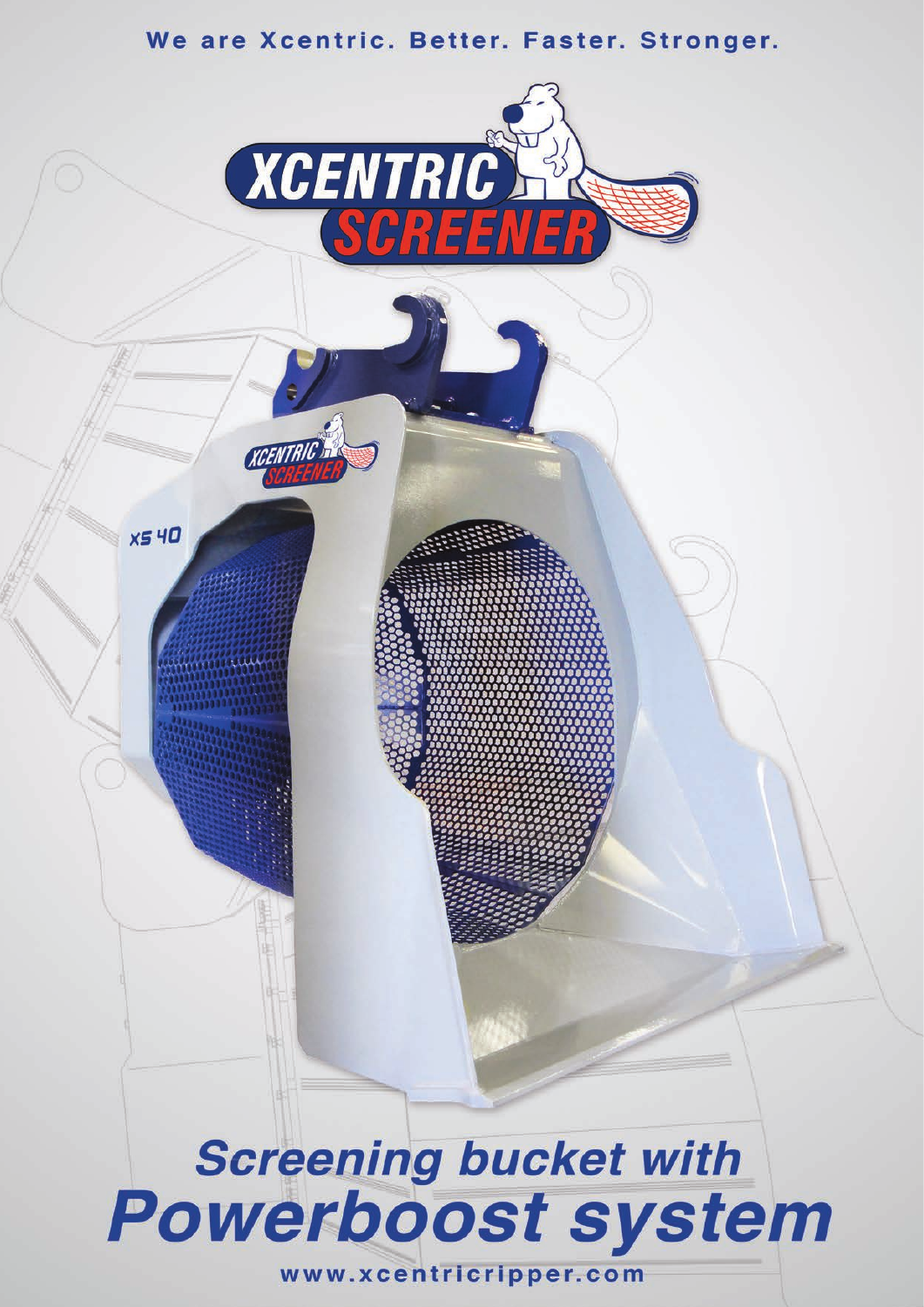## High performance screening bucket

**XCENTRIC SCREENER**, is a high-performance screening bucket, rotating trommel type.

In its manufacturing, several variants have been combined, that improves the traditional screening technology:

## **►** Polygonal trommel

- The 12-sided polygonal trommel, shakes the material inside more efficiently.
- Its longer length compared to other screeners, offers a larger screening area, thus reducing the working time in each cycle. This greater length of trommel is possible thanks to the large diameter of the main roller bearing.
- The hexagonal profile of the screening mesh, is the best choice between maximum yield and more homogeneous screening. The standard mesh sizes available are hexagonal with openings of 20, 30, 40, 50, 60 and 80 mm.

#### $\triangleright$  Transmission by Time Belt

- The transmission between the main hydraulic motor and the trommel, is done by a time belt. This belt is able to transmit a great torque, besides being free of maintenance and/or periodic tensioning.

### **∠** Powerboost

- The Powerboost system applies vibration to the trommel while turning, greatly increasing production. It is a high frequency, low amplitude vibration, that does not affect the mechanical part of the Xcentric Screener, or the excavator.
- The Xcentric Screener can be supplied without the Powerboost option, being ready for later installation.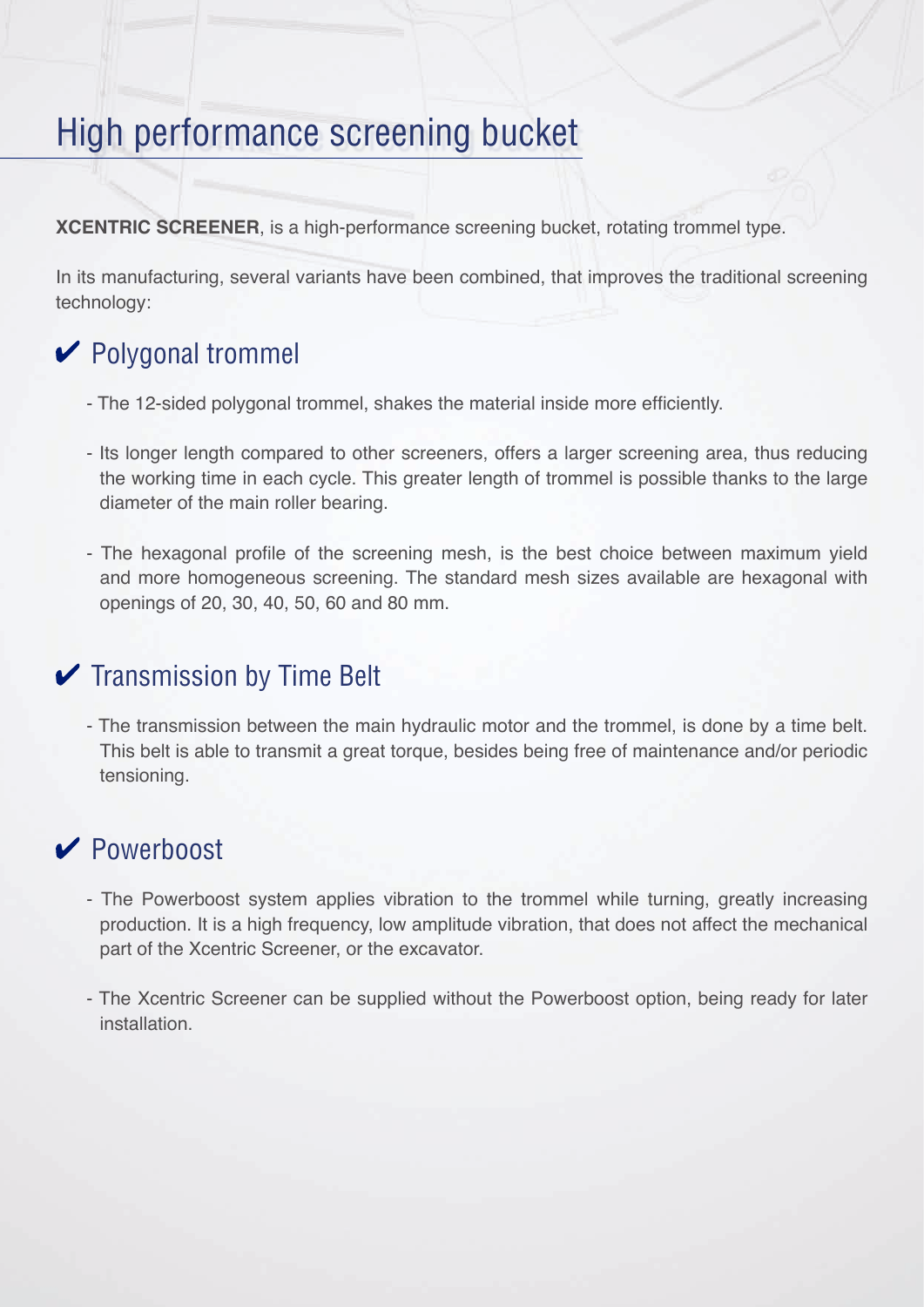# Technical Specifications

| <b>TECHNICAL SPECIFICATIONS</b>   |            | <b>XS20</b> | <b>XS40</b> |  |
|-----------------------------------|------------|-------------|-------------|--|
| <b>Excavator size</b>             | Tons       | 18 to 25    | 24 to 38    |  |
| <b>Weight</b> (without top plate) | kg         | 1.550       | 2.200       |  |
| <b>Operating pressure</b>         | <b>MPa</b> | 20          | 25          |  |
| <b>Operating Flow</b>             | $L/m$ in   | $160 - 180$ | $180 - 200$ |  |
| Ø trommel                         | mm         | 1.300       | 1.600       |  |
| <b>Trommel length</b>             | mm         | 1.230       | 1.425       |  |



|             | A     | В     | C     | ØD    |
|-------------|-------|-------|-------|-------|
| <b>XS20</b> | 2.500 | 1.700 | 1.610 | 1.300 |
| <b>XS40</b> | 2.800 | 2.000 | 1.890 | 1.600 |